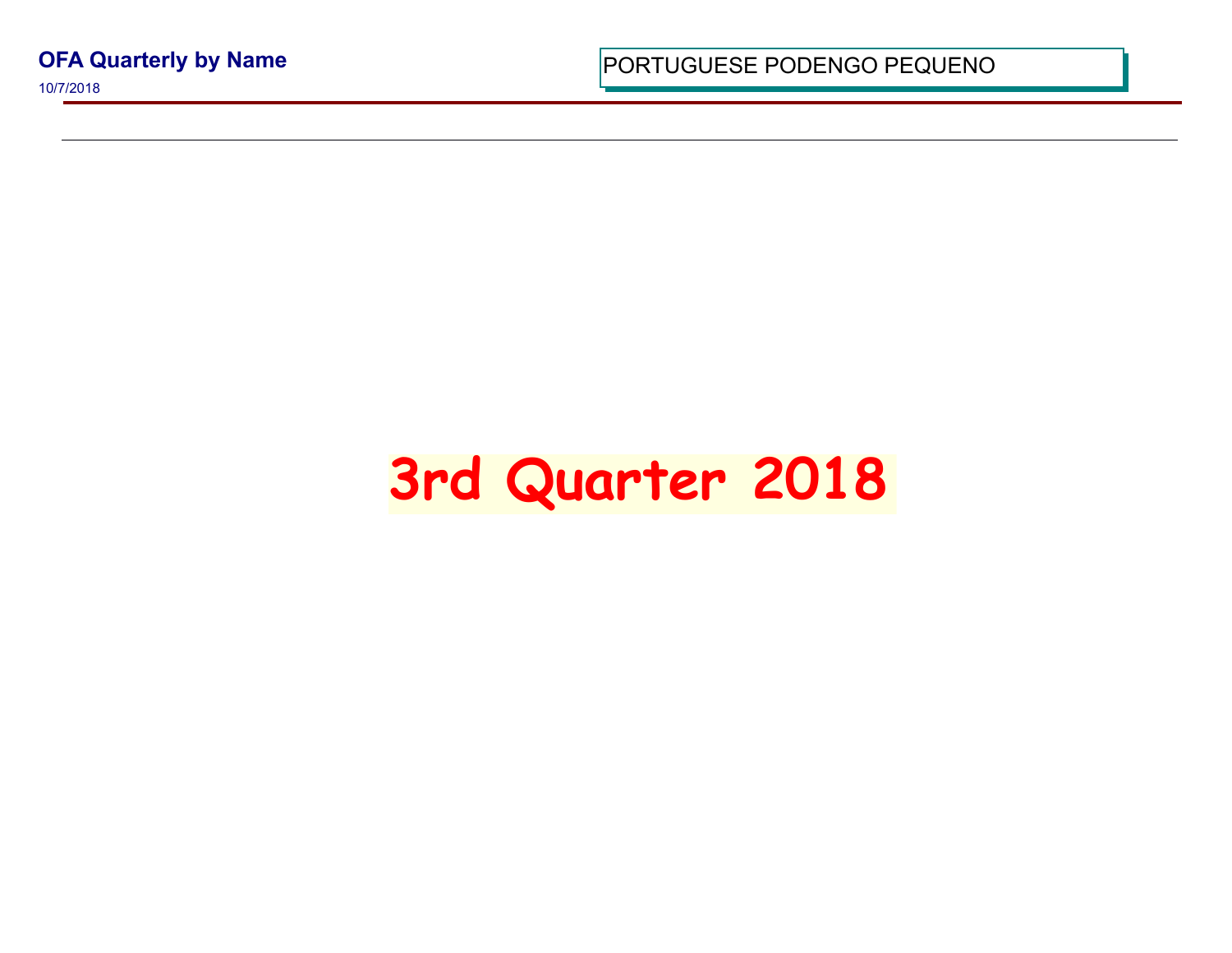10/7/2018